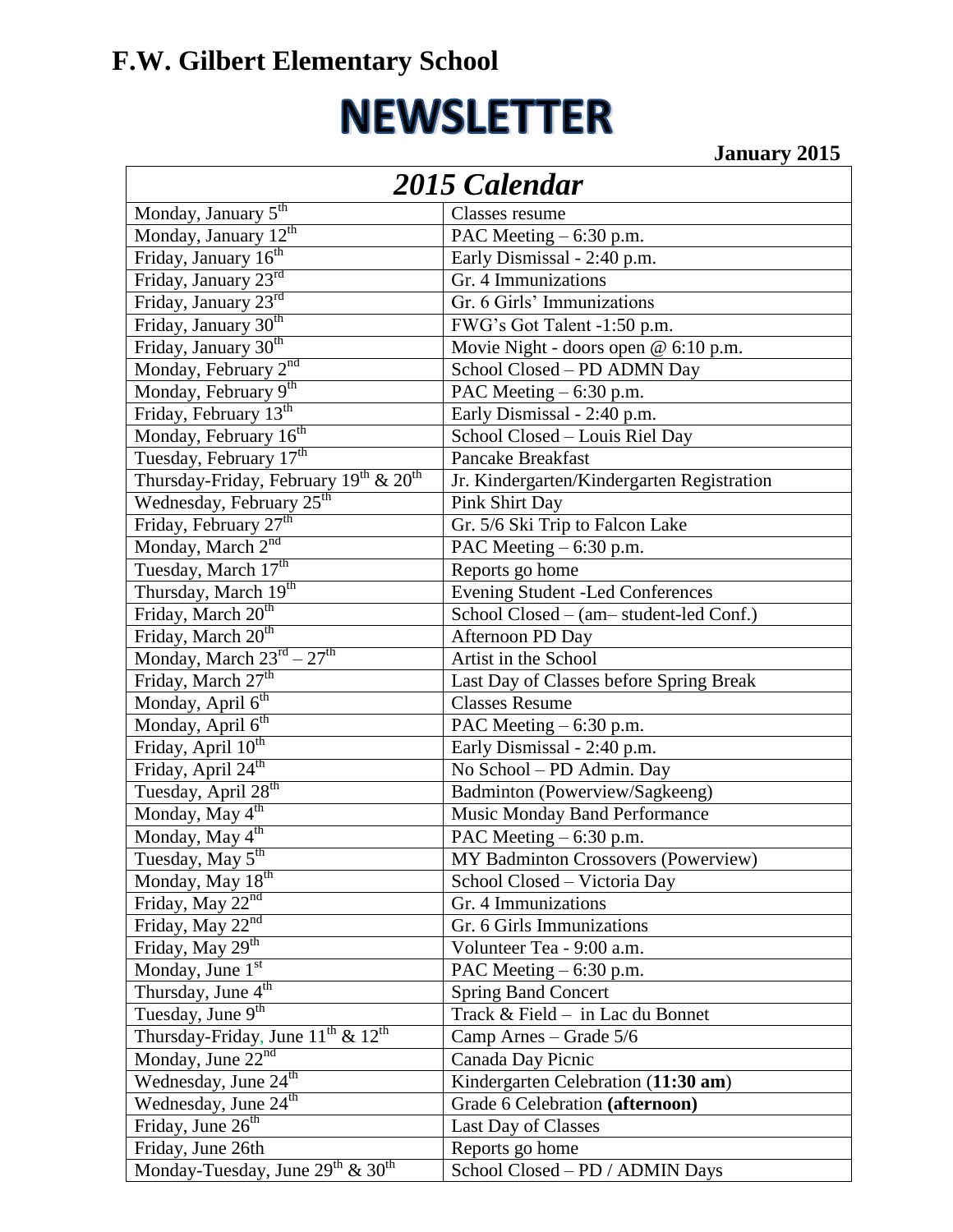Please do not drop-off or pick-up students in the school parking lot. With student safety in mind, we expect all pick-ups and drop-offs to take place along the east side of Massey Ave.

### Jr. Kindergarten & Kindergarten Registration





- February 19<sup>th</sup> & 20<sup>th</sup> Please bring a copy of your child's Birth Certificate and Manitoba Health Card (copies can be made at the office).

If your child attended Jr. Kindergarten or Kindergarten this year, you do not have to re-enroll. This is for new students to the area and 2015/16 Jr. Kindergarten age children.

#### **Sleds @ School**

The kids are welcome to bring their sleds to school for recess and lunch break. However, we expect kids to put the sleds in the bins provided when they aren't being used, as it is their responsibility for any loss or damages.

#### **Recognition Awards – December 2014**

Jayronn – Jr. Kindergarten, Kale – Kindergarten, Nyah – Grade 1, Reese – Grade 3, Mousa – Grade 3, Marcus – Grade 5, Owen – Grade 6, Brooklyn – Grade 6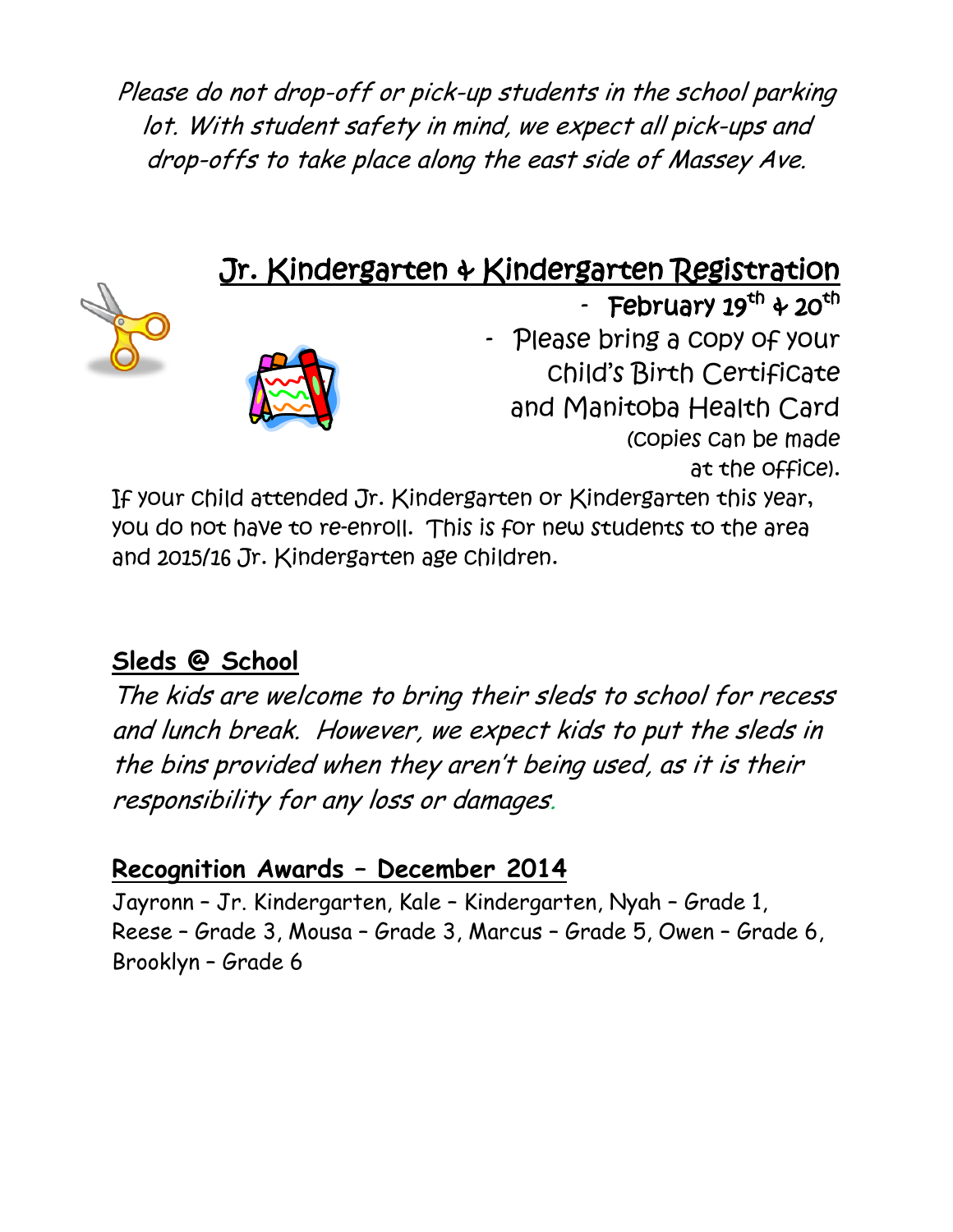

3rd Annual **FWG' <sup>s</sup> Got Talent**



We are looking for students who want to perform in front of an audience. Do you think you have what it takes? Can you sing, dance, juggle, do magic or gymnastics, play an instrument? Then come and sign up for our 3 $^{\mathsf{rd}}$  FWG's Got Talent being held Jan.  $30<sup>th</sup>$  at 1:50pm Sign up at the office. Entries will only be accepted until the **January 20th deadline**. We will be having auditions on **January 21st** @ lunch. This is our chance to showcase the many talents of our young people. Come and join us!!!

#### **Principal's Message:**

**Happy New Year and welcome back. I wish everyone the very best in 2015 and hope that everyone had a wonderful holiday. The staff and students are back in the swing of things and working hard.**

**The weather is cold so make sure you send the proper clothing for your child to wear when playing outside. They need snow pants everyday.** 

**The students did a phenomenal job on "Holiday Road Trip", under Mrs. Wyryha's guidance. The students felt so professional performing at the high school. It was amazing and I think a new tradition has been born. Families and friends were very impressed with the performances put on by all the students. Thank you! It may have been one of the best concerts ever! Additional thanks go out to Suzanne Rueckert, Julie Remillard, Tanis Rogers and Jen Szatkowski for all their help setting up, organizing, and supporting this wonderful event.**

**The Gr. 6 Student Council held a RED & GREEN SOCK HOP on the 2nd last Friday before the break. It was wonderful to see all the students participating and dancing with their friends, siblings and teachers in the gym rocking to Rudolph the Red Nosed Reindeer. Thanks to the students and Mrs. Reimer who organized it. It was so much fun!!!!** 

**When dropping off students during the day, remember that all the doors are locked so don't drive off until you see your child enter the building. Call the school if the bell is not working at 753-2559.**

**Happy New Year! Darcia Light**